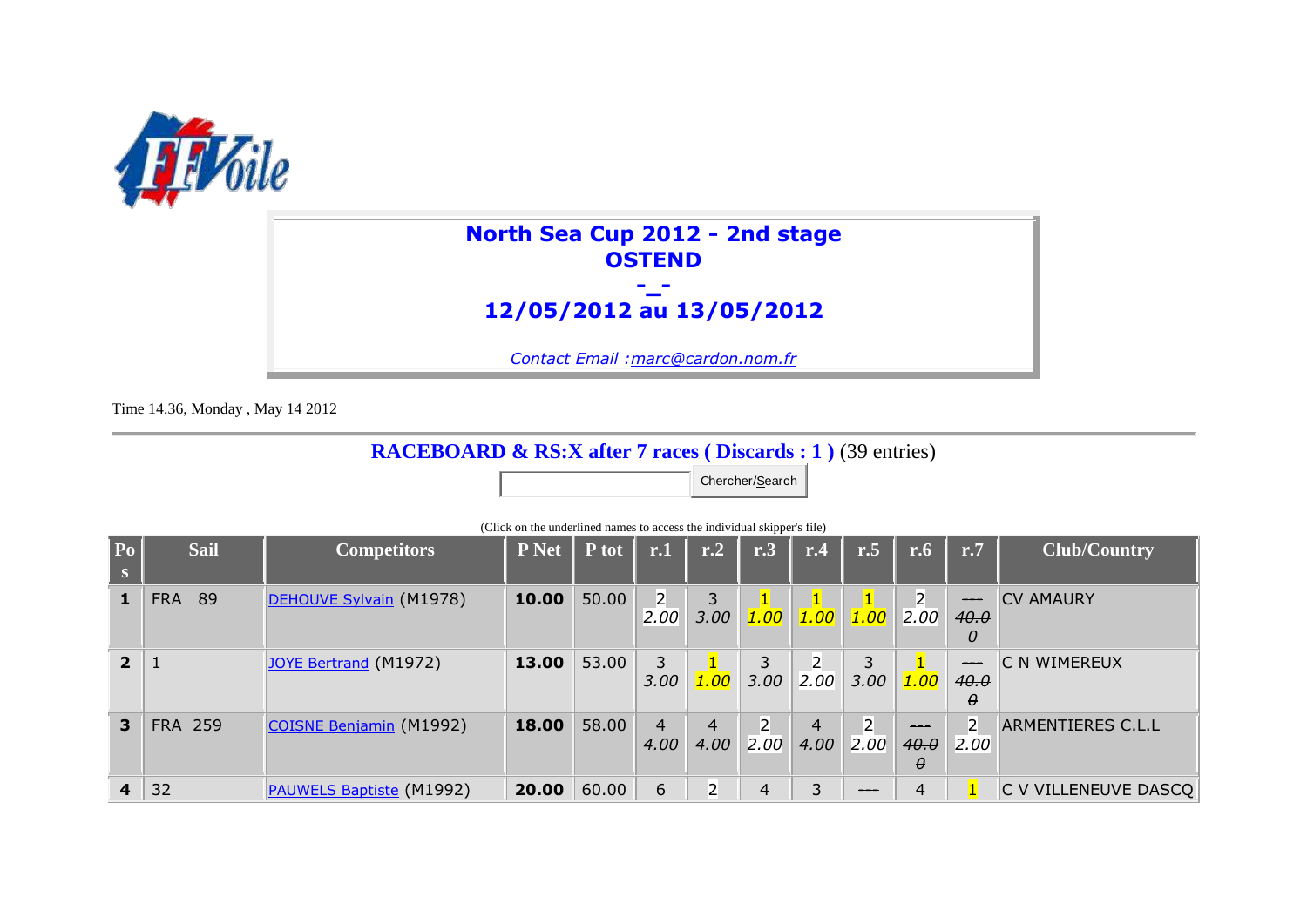|                |                |                                           |       |       | 6.00                           | 2.00                     | 4.00                     | 3.00                   | 40.0                     | 4.00                   | 1.00                                 |                       |
|----------------|----------------|-------------------------------------------|-------|-------|--------------------------------|--------------------------|--------------------------|------------------------|--------------------------|------------------------|--------------------------------------|-----------------------|
| 5              | FRA 611        | DESCAMPS Noe (M1994)                      | 35.00 | 75.00 | <b>DNF</b><br>40.0<br>$\theta$ | 6<br>6.00                | 9<br>9,00                | 10<br>10.0<br>0        | 4<br>4.00                | 3<br>3.00              | 3<br>3.00                            | C V VILLENEUVE DASCO  |
| 6              | <b>FRA 511</b> | DUBOIS Philippe (M1961)                   | 44.00 | 61.00 | 7<br>7.00                      | 9<br>9.00                | 5.<br>5.00               | 7<br>7.00              | $+7$<br>17.0<br>$\theta$ | 11<br>11.0<br>$\Omega$ | 5<br>5.00                            | O G S Voile           |
| $\overline{ }$ | <b>NED 171</b> | DE GEUS Lilian (F1991)                    | 53.00 | 65.00 | 10<br>10.0<br>$\Omega$         | 12<br>12.0<br>$\theta$   | 6<br>6.00                | 5<br>5.00              | 10<br>10.0<br>0          | 10<br>10.0<br>0        | 12<br>12.0<br>0                      |                       |
| 8              | GBR 10000      | GIBSON Andy (M1964)                       | 54.00 | 94.00 | 5<br>5.00                      | 10<br>10.0<br>$\Omega$   | 21<br>21.0<br>0          | 8<br>8.00              | 5<br>5.00                | 5<br>5.00              | $\overline{OCS}$<br>40.0<br>$\theta$ |                       |
| 9              | <b>FRA 88</b>  | <b>FOURNIER Jeanpierre (M1957)</b>        | 55.00 | 73.00 | 9<br>9.00                      | 8<br>8.00                | 14<br>14.0<br>0          | 6<br>6.00              | 18<br>18.0<br>$\theta$   | 12<br>12.0<br>$\Omega$ | 6<br>6.00                            | O G S Voile           |
| 10             | 56             | LOQUET Didier (M1955)                     | 58.00 | 73.00 | 13<br>13.0<br>$\Omega$         | $+5$<br>15.0<br>$\theta$ | $\overline{7}$<br>7.00   | 13<br>13.0<br>$\Omega$ | 9<br>9.00                | 8<br>8.00              | 8<br>8.00                            | C V VILLENEUVE DASCQ  |
| 11             | <b>FRA 81</b>  | DEBEUNNE Theo (M1993)                     | 64.00 | 87.00 | 11<br>11.0<br>$\Omega$         | 13<br>13.0<br>$\Omega$   | 23<br>23.0<br>$\theta$   | 14<br>14.0<br>$\Omega$ | $\overline{7}$<br>7.00   | 9<br>9.00              | 10<br>10.0<br>$\Omega$               | C V VILLENEUVE DASCO  |
| 12             | 4111           | <b>WATIER Lucie (F1990)</b>               | 65.00 | 80.00 | 8<br>8.00                      | 11<br>11.0<br>$\Omega$   | $+5$<br>15.0<br>$\theta$ | 11<br>11.0<br>0        | 15<br>15.0<br>0          | 6<br>6.00              | 14<br>14.0<br>$\Omega$               | C V VILLENEUVE DASCQ  |
| 13             | F&n bsp; 61    | <b>NGUYEN CANH Jean-</b><br>Louis (M1955) | 68.00 | 91.00 | 14<br>14.0<br>$\Omega$         | $\overline{7}$<br>7.00   | 17<br>17.0<br>0          | 23<br>23.0<br>$\theta$ | 11<br>11.0<br>0          | 15<br>15.0<br>0        | 4<br>4.00 E                          | A S BANQUE DE FRANC   |
| 14             | <b>FRA 653</b> | <b>BIA Victor (M1995)</b>                 | 69.00 | 96.00 | 12<br>12.0<br>0                | 22<br>22.0<br>0          | 11<br>11.0<br>0          | 9<br>9.00              | 8<br>8.00                | 27<br>27.0<br>$\theta$ | $\overline{7}$<br>7.00               | <b>YC du CALAISIS</b> |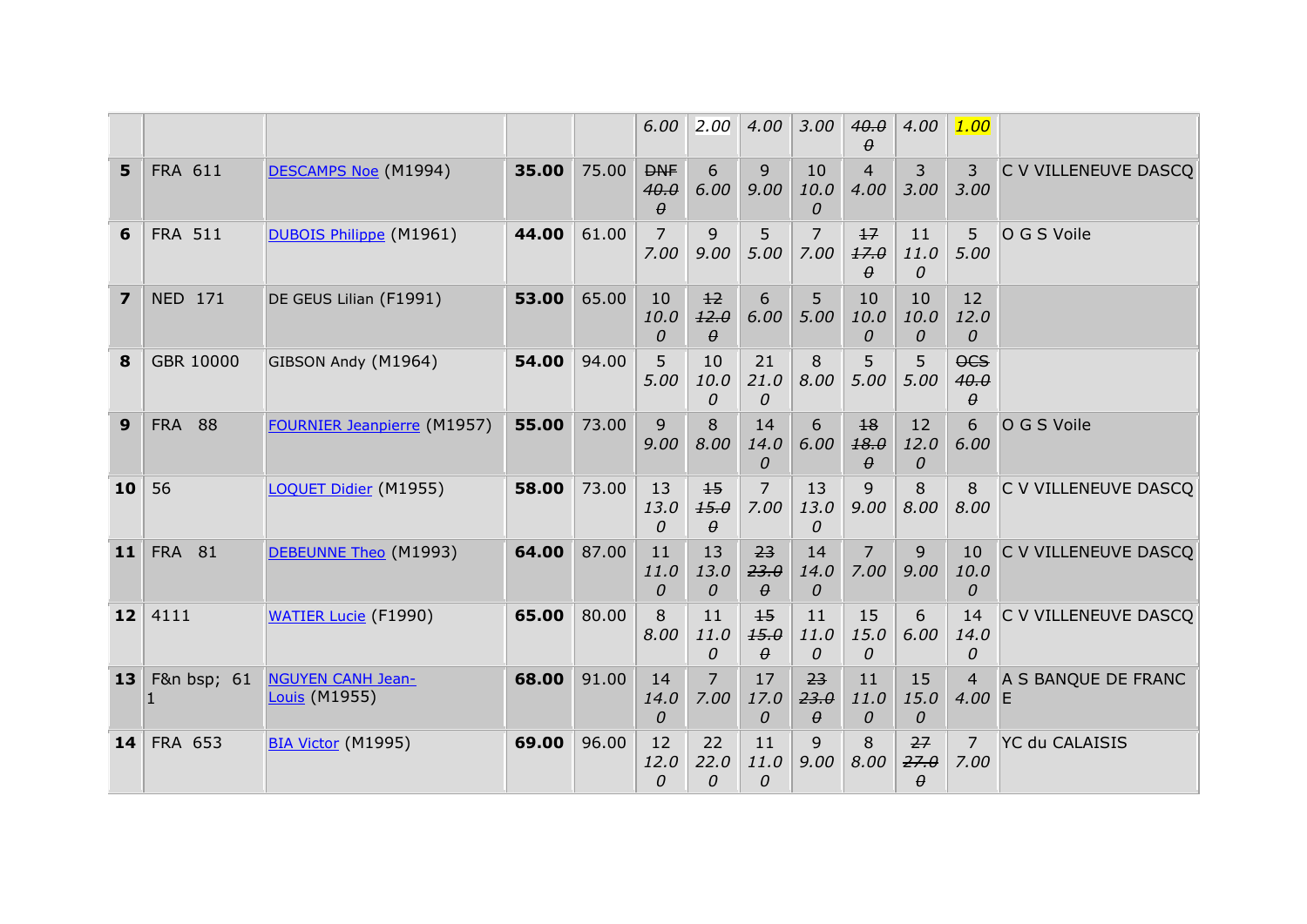| 15 | <b>NED 216</b> | VAN'T HOFF Matthijs (M1995)       | 78.00                | 97.00             | 17<br>17.0<br>$\Omega$ | 16<br>16.0<br>$\theta$             | 12<br>12.0<br>0                | 16<br>16.0<br>$\Omega$         | 6<br>6.00              | 19<br>19.0<br>$\theta$ | 11<br>11.0<br>0      |                          |
|----|----------------|-----------------------------------|----------------------|-------------------|------------------------|------------------------------------|--------------------------------|--------------------------------|------------------------|------------------------|----------------------|--------------------------|
| 16 | <b>FRA 200</b> | <b>CORNIL Mathieu (M1995)</b>     | 89.00                | 112.0<br>$\Omega$ | 23<br>23.0<br>$\theta$ | 17<br>17.0<br>$\Omega$             | 10<br>10.0<br>0                | 15<br>15.0<br>$\Omega$         | 12<br>12.0<br>0        | 20<br>20.0<br>$\Omega$ | 15<br>15.0<br>0      | <b>ARMENTIERES C.L.L</b> |
| 17 | GBR 9997       | GIBSON Jenna (F1997)              | 91.00                | 131.0<br>0        | 15<br>15.0<br>$\Omega$ | 21<br>21.0<br>$\theta$             | 19<br>19.0<br>0                | <b>DNF</b><br>40.0<br>$\theta$ | 13<br>13.0<br>0        | 14<br>14.0<br>$\theta$ | $\mathsf{Q}$<br>9.00 |                          |
| 18 | FRA 161        | RAOUL Lisa (F1994)                | 105.0<br>0           | 128.0<br>$\Omega$ | 16<br>16.0<br>$\Omega$ | 23<br>23.0<br>$\theta$             | 16<br>16.0<br>0                | 12<br>12.0<br>0                | 22<br>22.0<br>0        | 22<br>22.0<br>$\Omega$ | 17<br>17.0<br>0      | C V VILLENEUVE DASCO     |
| 19 | FRA 3651       | DUBOIS Noemie (F1994)             | 114.0<br>0           | 154.0<br>$\Omega$ | 20<br>20.0<br>$\Omega$ | 19<br>19.0<br>$\theta$             | 29<br>29.0<br>0                | <b>DNF</b><br>40.0<br>$\theta$ | 20<br>20.0<br>0        | 7<br>7.00              | 19<br>19.0<br>0      | O G S Voile              |
| 20 | <b>NED 203</b> | <b>WENNEKES Sara (F1996)</b>      | 117.0<br>$\mathbf 0$ | 145.0<br>$\Omega$ | 22<br>22.0<br>0        | 20<br>20.0<br>$\Omega$             | 20<br>20.0<br>0                | 19<br>19.0<br>0                | 28<br>28.0<br>$\theta$ | 23<br>23.0<br>$\Omega$ | 13<br>13.0<br>0      |                          |
| 21 | FRA 1404       | <b>VANBESELAERE Franck (M1970</b> | 117.0<br>$\mathbf 0$ | 148.0<br>$\Omega$ | 21<br>21.0<br>$\Omega$ | 3 <sup>1</sup><br>31.0<br>$\theta$ | 25<br>25.0<br>0                | 17<br>17.0<br>0                | 21<br>21.0<br>0        | 17<br>17.0<br>$\theta$ | 16<br>16.0<br>0      | <b>ARMENTIERES C.L.L</b> |
| 22 | 74             | <b>PLANCKE Thibaut (M1991)</b>    | 128.0<br>0           | 168.0<br>$\Omega$ | 18<br>18.0<br>0        | 25<br>25.0<br>$\Omega$             | 18<br>18.0<br>$\Omega$         | <b>DNF</b><br>40.0<br>$\theta$ | 14<br>14.0<br>0        | 13<br>13.0<br>0        | $---$<br>40.0<br>0   | C V VILLENEUVE DASCQ     |
| 23 | 623            | <b>SUEUR Olivier (M1972)</b>      | 130.0<br>0           | 170.0<br>$\Omega$ | 28<br>28.0<br>0        | 14<br>14.0<br>$\theta$             | <b>DNF</b><br>40.0<br>$\theta$ | 21<br>21.0<br>0                | 27<br>27.0<br>0        | 18<br>18.0<br>0        | 22<br>22.0<br>0      | C V VILLENEUVE DASCQ     |
| 24 | <b>BEL 23</b>  | VAN CLEVEN Morgan (F1992)         | 133.0<br>0           | 159.0<br>$\Omega$ | 25<br>25.0<br>$\Omega$ | 26<br>26.0<br>$\theta$             | 22<br>22.0<br>0                | 18<br>18.0<br>$\Omega$         | 24<br>24.0<br>0        | 24<br>24.0<br>$\Omega$ | 20<br>20.0<br>0      |                          |
| 25 | <b>FRA 355</b> | DECAUDIN Arnaud (M1978)           | 134.0<br>0           | 174.0<br>0        | $\mathbf{1}$<br>1.00   | 5<br>5.00                          | 8<br>8.00                      | <b>DNF</b><br>40.0             | $---$<br>40.0          | ---<br>40.0            | ---<br>40.0          | <b>ARMENTIERES C.L.L</b> |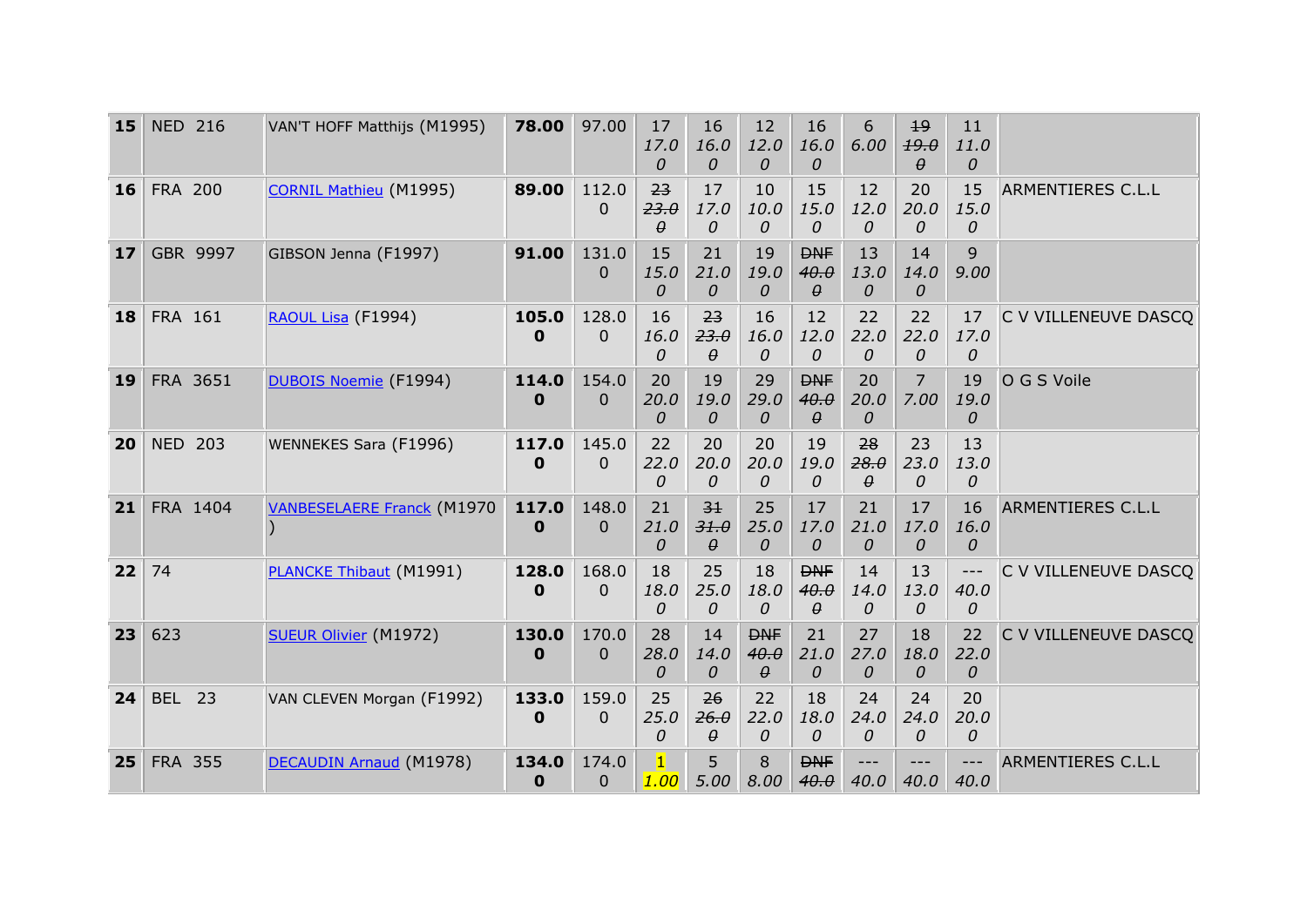|    |                |                                |                      |                         |                                |                                |                                | $\theta$                       | 0                       | 0                      | 0                                |                          |
|----|----------------|--------------------------------|----------------------|-------------------------|--------------------------------|--------------------------------|--------------------------------|--------------------------------|-------------------------|------------------------|----------------------------------|--------------------------|
| 26 | F&n bsp; 54    | <b>CHAUVIN Pierre (M1994)</b>  | 139.0<br>$\mathbf 0$ | 179.0<br>$\overline{0}$ | 19<br>19.0<br>0                | 18<br>18.0<br>0                | 13<br>13.0<br>0                | <b>DNF</b><br>40.0<br>$\theta$ | 23<br>23.0<br>0         | 26<br>26.0<br>$\theta$ | $\qquad \qquad - -$<br>40.0<br>0 | C N WIMEREUX             |
| 27 | <b>FRA 296</b> | HUET Gurvan (M1995)            | 156.0<br>$\mathbf 0$ | 188.0<br>$\Omega$       | 31<br>31.0<br>$\Omega$         | 32<br>32.0<br>$\theta$         | 27<br>27.0<br>0                | 20<br>20.0<br>0                | 26<br>26.0<br>0         | 28<br>28.0<br>0        | 24<br>24.0<br>0                  | <b>BNO</b>               |
| 28 | <b>FRA 50</b>  | DEMARET Camille (M1994)        | 163.0<br>$\mathbf 0$ | 203.0<br>0              | 29<br>29.0<br>0                | <b>DNF</b><br>40.0<br>θ        | 30<br>30.0<br>0                | <b>DNF</b><br>40.0<br>0        | 25<br>25.0<br>0         | 21<br>21.0<br>0        | 18<br>18.0<br>0                  | ARMENTIERES C.L.L        |
| 29 | 622            | <b>SUEUR Thomas (M1995)</b>    | 166.0<br>$\mathbf 0$ | 206.0<br>$\Omega$       | 30<br>30.0<br>0                | 24<br>24.0<br>0                | <b>DNF</b><br>40.0<br>$\theta$ | <b>DNF</b><br>40.0<br>0        | 16<br>16.0<br>0         | 16<br>16.0<br>0        | 40.0<br>0                        | C V VILLENEUVE DASCO     |
| 30 | <b>BEL 134</b> | COUCKE Birger (M1995)          | 181.0<br>$\mathbf 0$ | 221.0<br>$\Omega$       | 26<br>26.0<br>0                | 29<br>29.0<br>$\Omega$         | 24<br>24.0<br>0                | 22<br>22.0<br>0                | 40.0<br>$\theta$        | 40.0<br>0              | 40.0<br>0                        |                          |
| 31 | 47             | VAN CLEVEN Matthias (M1987)    | 185.0<br>$\bf{0}$    | 225.0<br>$\Omega$       | <b>DNF</b><br>40.0<br>$\theta$ | <b>DNF</b><br>40.0<br>0        | <b>DNF</b><br>40.0<br>$\Omega$ | <b>DNF</b><br>40.0<br>0        | 19<br>19.0<br>0         | 25<br>25.0<br>0        | 21<br>21.0<br>0                  |                          |
| 32 | 79             | LEFRANCO Noemie (F1995)        | 186.0<br>$\mathbf 0$ | 226.0<br>$\Omega$       | 24<br>24.0<br>0                | 30<br>30.0<br>$\Omega$         | 28<br>28.0<br>0                | 24<br>24.0<br>0                | ---<br>40.0<br>$\theta$ | $---$<br>40.0<br>0     | $---$<br>40.0<br>0               | C V VILLENEUVE DASCQ     |
| 33 | <b>BEL 104</b> | FILLIERS Edward (M1995)        | 201.0<br>$\mathbf 0$ | 241.0<br>$\Omega$       | 27<br>27.0<br>0                | 28<br>28.0<br>0                | 26<br>26.0<br>0                | <b>DNF</b><br>40.0<br>$\theta$ | $---$<br>40.0<br>0      | 40.0<br>0              | $---$<br>40.0<br>0               |                          |
| 34 | GBR 10008      | GIBSON Owen (M1994)            | 203.0<br>0           | 243.0<br>$\overline{0}$ | <b>DNF</b><br>40.0<br>$\theta$ | <b>DNF</b><br>40.0<br>0        | <b>DNF</b><br>40.0<br>0        | <b>DNF</b><br>40.0<br>$\Omega$ | 30<br>30.0<br>0         | 30<br>30.0<br>0        | 23<br>23.0<br>0                  |                          |
| 35 | 30             | <b>BESSAC Mathilde (F1991)</b> | 207.0<br>$\bf{0}$    | 247.0<br>$\Omega$       | <b>DNF</b><br>40.0<br>$\theta$ | <b>DNF</b><br>40.0<br>$\theta$ | <b>DNF</b><br>40.0<br>$\Omega$ | <b>DNF</b><br>40.0<br>$\Omega$ | 31<br>31.0<br>0         | 31<br>31.0<br>$\theta$ | 25<br>25.0<br>$\Omega$           | C V ST QUENTIN           |
| 36 | <b>FRA 209</b> | <b>PUCHOIS Patrick (M1958)</b> | 218.0                | 258.0                   | <b>DNF</b>                     | <b>DNF</b>                     | <b>DNF</b>                     | <b>DNF</b>                     | 29                      | 29                     | $---$                            | <b>ARMENTIERES C.L.L</b> |